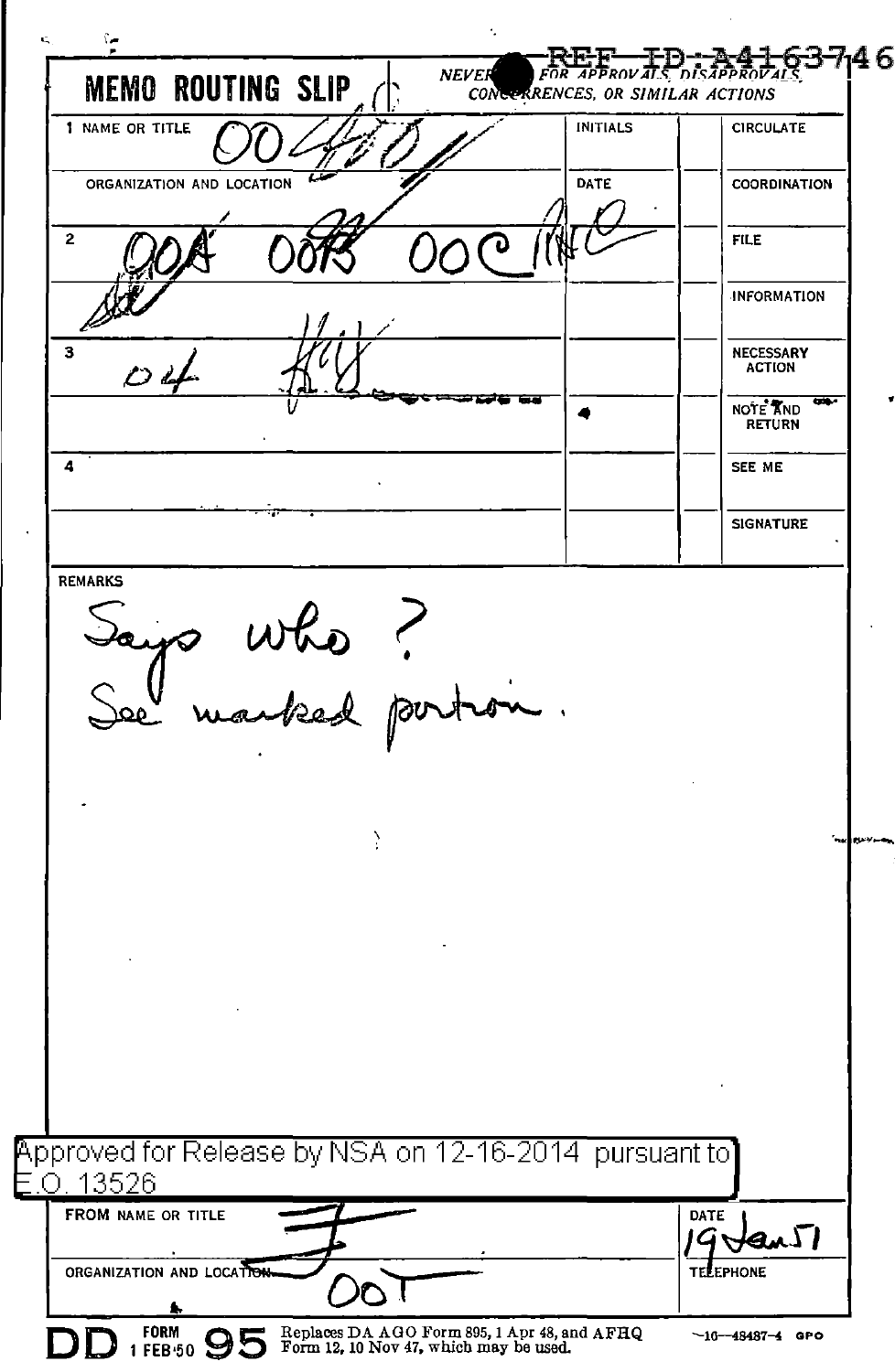ID:A4163746 **REF** 



spectric the cease-fire proposition, which Washington a<br>few days earlier had declared rew days earner into the content of the content of the content of the content of the content of the content of the content of the content of the content of the content of the content of the content of the content of the co ing, Army intelligence chief—<br>were ordered to go to Tokyo to canvass the over-all military situation.

Experience de l'angle de l'angle de l'angle<br>Carten the security of our codes<br>L'angle descripte de la présence : ļ

These are some of the multiple<br>tary considerations which muscle<br>be gone into thoroughly by the<br>military men before a definition<br>strategy can be presented into<br>the strategy can be presented into<br>the strategy can be presente

'N.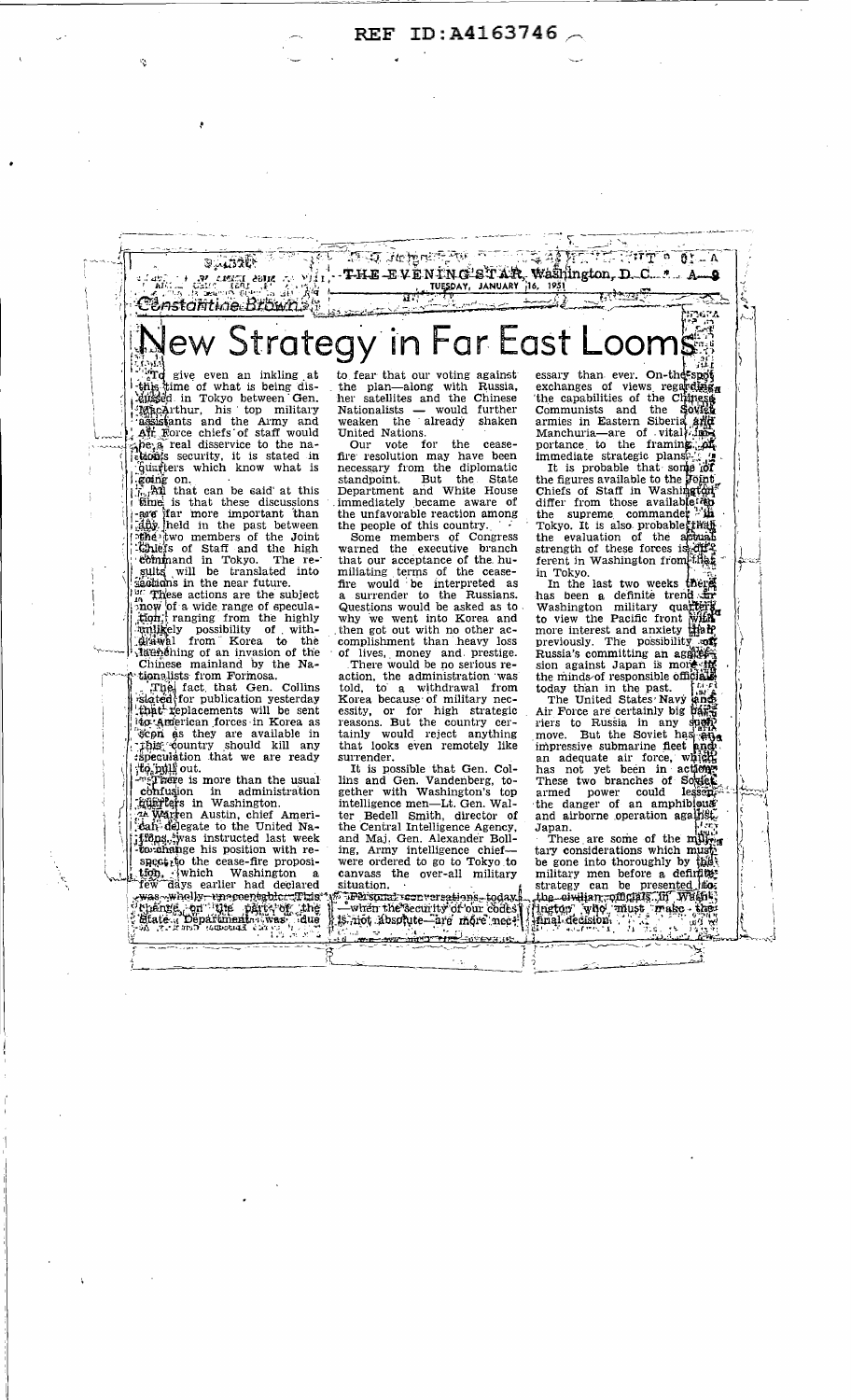ID:A4163746 **REF** 



AREW YORK, Jan. 9—Elizapeth<br>Bentley, former Soviet spy courrer related yesterday that Commun clock-and-dagger activity in Wartime Washington uncovered Map **Robot** 

civat-aind-<br>
time Washington uncovered interests and the Washington uncovered interests<br>
seared data for D-Day in European<br>
time Federal perjury forth a sort<br>
william W. Remington, 3by<br>
permetric communistics Hammed Commun

response and production of the state of the state of the state of the state of the state of the state of the state of the state of the state of the state of the state of the state of the state of the state of the state of

espionage groups with which con-<br>said Remington was not con-<br> $\frac{1}{2}$ <br> $\frac{1}{2}$ <br> $\frac{1}{2}$ <br> $\frac{1}{2}$  and one of these allegedly<br> $\frac{1}{2}$ <br> $\frac{1}{2}$ <br> $\frac{1}{2}$ <br> $\frac{1}{2}$ <br> $\frac{1}{2}$ <br> $\frac{1}{2}$ <br> $\frac{1}{2}$ <br> $\frac{1}{2}$ <br> $\frac{1}{2}$ <br> $\frac{$ 

States was about to break a Russian contract and the contract of the contract of the contract of the contract of the contract of the contract of contract of the contract of the contract of the contract of the contract of t Johns H. Hilldring ... in clair contact Hilldring

如 celebration and the said she was quite

Asks About Leak. diam C. Chanler, chief of deferent counsel interrupted to say

he was the general's deputy at the<br>
time, and asked of the leak<br>  $\ddot{y}$  "It wasn't me, was it?"<br>
("No, Mr. Chanler," the witness<br>
seplied with a smile.<br>  $\ddot{y}$  Miss Bentley also named hauch-<br>
In Currie, a secretary to headed by Silvermaster.<br>In the past, she has la

In the past, she has labeled with<br>Silvermaster, Mr. Ullman and Mission Curri as spy-ring contacts, and<br>all have denied the charges

et have defined the charged<br>Chanler also cast light one different secrets of Communist private<br>secrets of Communist private During questioning about her pne  $\rm 6$ ime Communist private During questioning about her Lime Communist superior, the<br>disc of Golos, Mr. Chanler as<br> $\frac{1}{2}$ <br> $\frac{1}{2}$   $\frac{1}{2}$   $\frac{1}{2}$   $\frac{1}{2}$   $\frac{1}{2}$   $\frac{1}{2}$   $\frac{1}{2}$   $\frac{1}{2}$   $\frac{1}{2}$   $\frac{1}{2}$   $\frac{1}{2}$   $\frac{1}{2}$   $\frac{1}{2}$   $\frac{1}{2}$   $\frac{1}{2}$   $\frac$ 

Had Wife in Russia.

If you care to put it that way the witness said, and flughed.<br>"From a Communist standform!"<br>It was marriage."

it was marriage."<br>
Golos did not believe in "leugen<br>
gedise marriage," she explaned it<br>
and had a non-legal wife in Rus-

sta and relationships with  $\phi$  then<br>winnen here and there.<br>Each "had exactly the same re-<br>lationship to him that I had," she<br>added. They were married  $\frac{\sqrt{2}}{2}n$ <br>the Communist sense" while the<br>getter, and "divored in t she<br>Yinj<br>to-

munist sense" when they parted,<br>Miss-Benythey said to what they have a sense of the sense of the sense of the sense of the sense of the sense of the sense of the sense of the sense of the sense of the sense of the sense of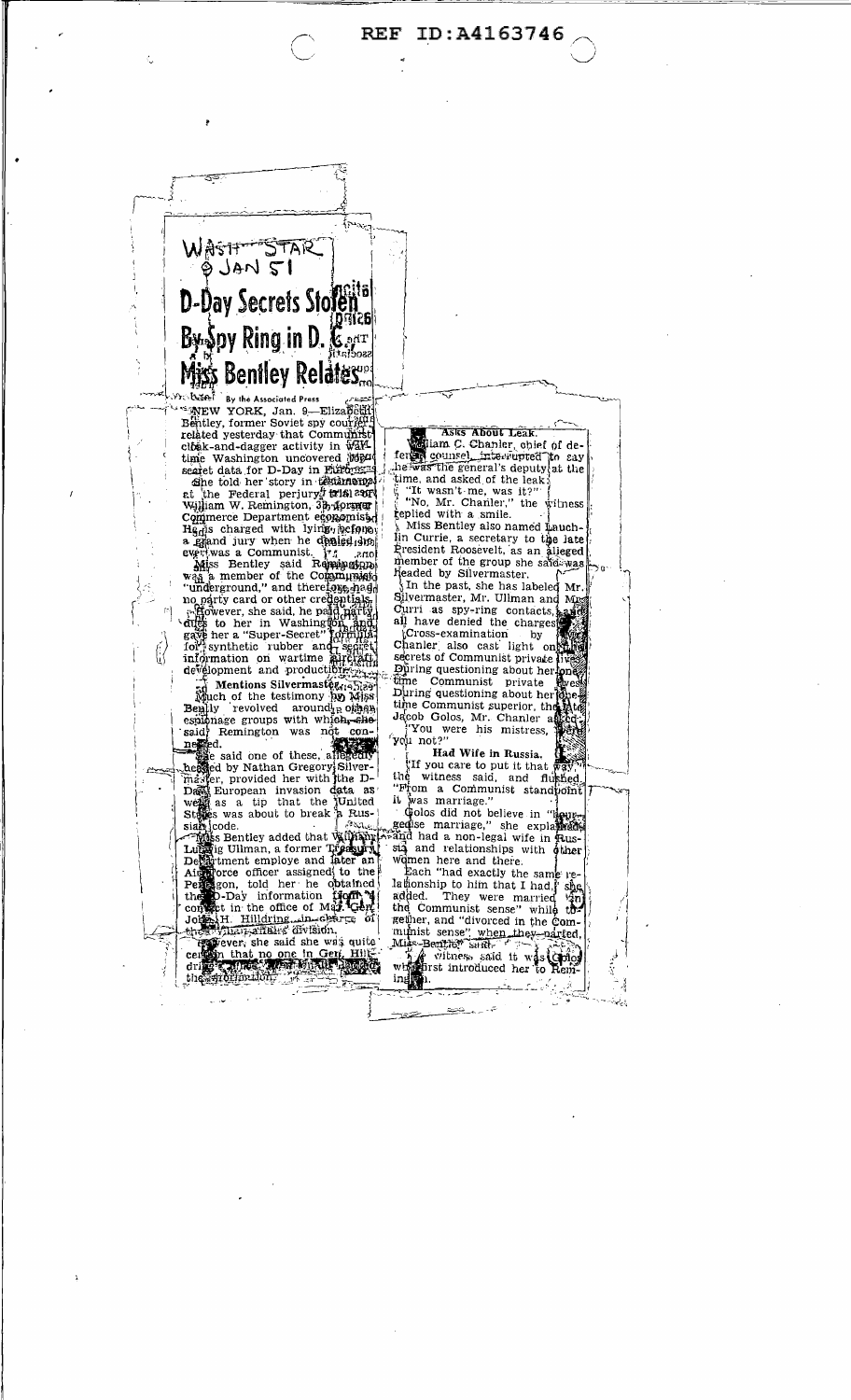

Sepa<sub>ci</sub>McCarthy (R) of Wiscon-<sup>1</sup> a verbatin decoded copy of those<br>in cidemanded yesterday the secret messages" and whether<br>my investigate its decoding some official who gave them to<br>room at the Pentagon to deter a violat being "leaked" to columnist Drew Pearson.

McCarthy asked Army Secretary Pace to inform him whether an investigation has been or will be made of the message center in response to charges the senator McCarthy declared: (Fig. 1)

tion by Pearson of messages altion by Pearson or messages all our secret decoded messages from<br>legedly transmitted from Gen. the Pentagon and sending them

Asks Check on Copy<br>
McCarthy asked if publication and permission from the Pender<br>
of the messages would help the dispositor: 011 110 condition that<br>
enemy even if, as Pearson said, he change a new words and dates were date

Pace to say whether Pearson had  $_0$ 

a violation of our espionage law.<br>
McCarthy wanted to know affect<br>
whether members of Congress!<br>
could call at the Pentagon and<br>
see the MacArthur messages, and whether they were given to any. other newsmen.  $\mathbf{r}$ 

GI Lives in Danger

 $\sim$  f<sup>o</sup> and

"If someone is actually stealing regeary transmitted from the Pentagon and sending them.<br>
MacArthur's headquarters would to Pearson, the lives of many of<br>
help an enemy "break" the mili-our young men and the sequentry<br>
tary code,<br>
for this nation are in g

Ñ